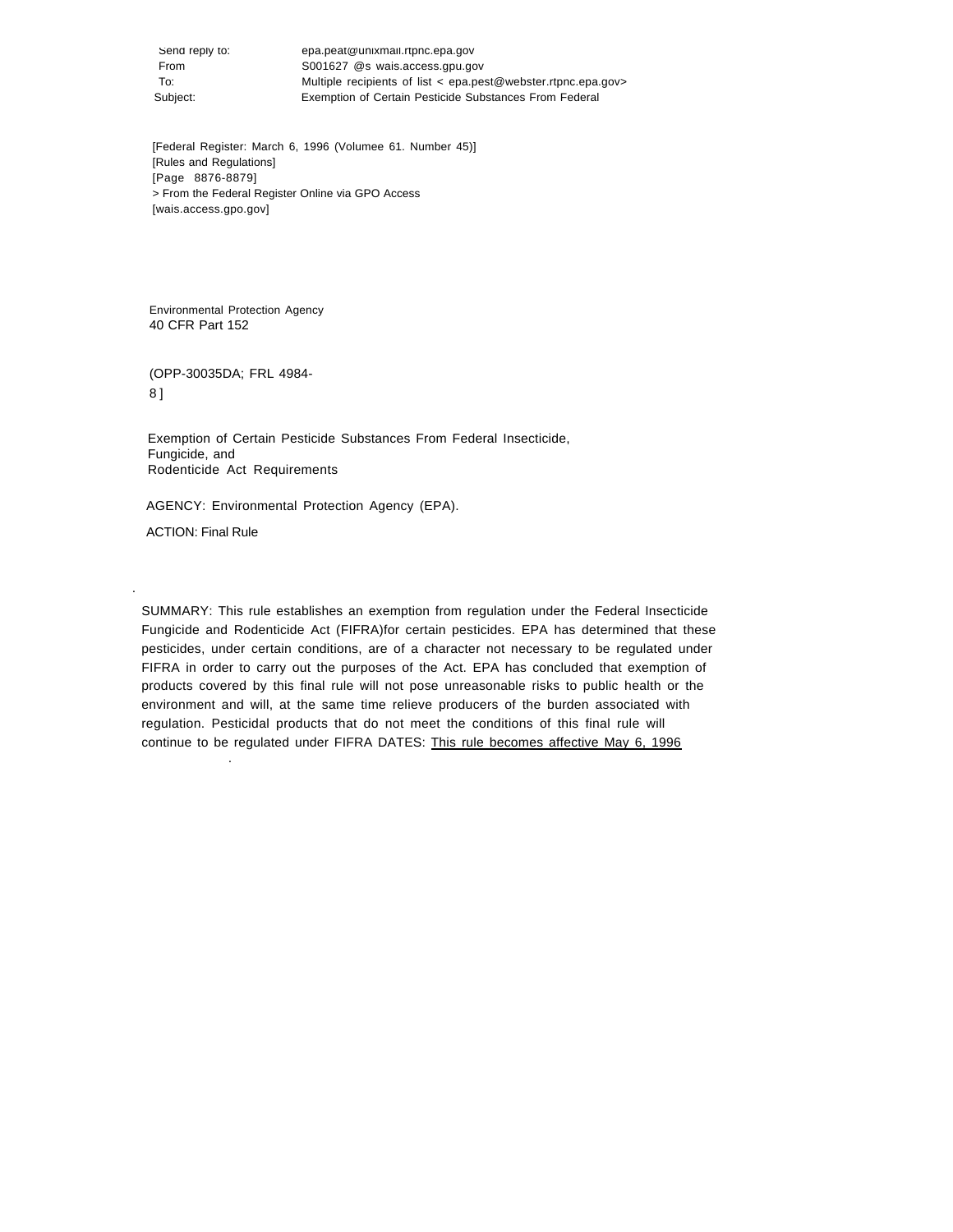themselves the evaluation factors and the conditions of exemption

EPA has determined with the conditions imposed by this rule, that use of these pesticides poses insignificant risks to human health or the environment in order to carry out the purposes of the Act, and the burden imposed by regulation is, therefore, not justified The Agency, in promulgating this rule, is responding to society's increasing demand far more natural and benign methods- of pest control, and to the desire to reduce governmental regulations and ease the burden on the public. The regulatory steps required to register any pesticide substance are formidable, not only for the Agency but for the applicants, who often are small businesses The novice registrant often requires extra attention and instruction. EPA believes that both the applicant and the Agency are consuming valuable time, energy, and money to register chemicals that pose such low risk.

### 11. implementation

Products registered with EPA which now qualify for exemption from pesticide regulation under this rule will remain registered until further action is taken by the registrar'. The Agency encourages voluntary cancellation of these registrations. Cancellation requests should be mailed to James A. Hollins, Office of Pesticide Programs (7502C)) EPA, 4Ol M St., SW., Washington, DC 20460. The letter should request cancellation under FIFRA section 25(b) and specify the product to be canceled by both name and EPA registration number. Existing stacks may be distributed for 1 year after the date of cancellation. After that date, it will be a violation of FIFRA for the former registrant to sell or distribute stock with an EPA registration number displayed on the label. Products in channels of trade may be sold and used until supplies are exhausted

Producers of products that are exempted from regulation by this final rule, will not be obligated to comply with the established registration and reporting requirements of FIFRA, section 7 with respect to exempted products. Producers who wish to market exempted products do not need to notify the Agency or obtain confirmation that the product is exempt. Provided the producer complies with all conditions of this rule, product may be distributed. To comply, producers must refer to this rule, the most recently published 4A inerts list, and a copy of the false and misleading labeling requirements contained in 40 CFR 156.10(a)(5)(i) through (viii)

It is important to note that this rule only affects Federal regulation of pesticide products Pesticide producers of exempt products should contact the pesticide agency in each State in which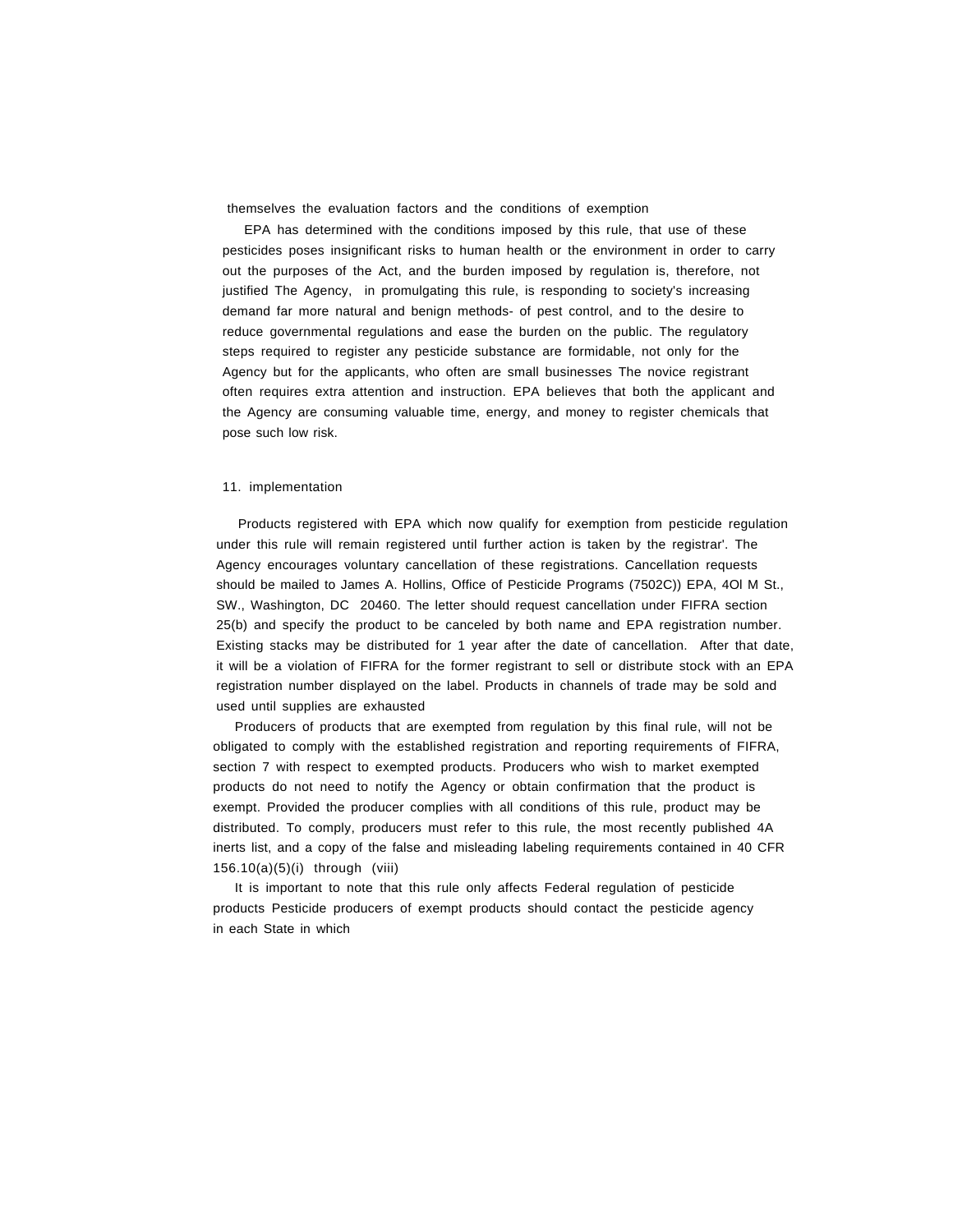#### [[Page 8877]]

they wish to market their products, to determine if there are State requirements which need to be met

III. Public Comment and Agency Response .

Fifty-six commenters responded to the proposed rule. Of these, 29 [52%] generally opposed the proposal and 23 (41%) generally supported it. Fourteen of the 29 commenteres who opposed the rule as proposed, expressed support for some form of reduced regulation of low-risk pesticides

Supporters of the proposal include the ' organic" industry, Greenpeace and companies likely to benefit from deregulation of these substances. Those opposed to the proposal include the States' FIFRA Issues Research Evaluation Group (SFIREG), State lead agencies with pesticide enforcement responsibilities in Arizona California New Jersey and Vermont, the Armed Forces Pest Management Board; the U.S. Department of Health and Human Services' Center for Disease Control: the National Coalition Against the Misuse of Pesticides (NCAMP); mosquito and vector control agencies and several members of the regulated pesticide industry.

The supporters of the proposal generally agreed with EPA that regulation of the listed substances is not necessary to prevent unreasonable adverse effects on human health or the environment. Many commented that deregulation would encourage the development and use of "safer" pesticides and that the exemptions would benefit business. especially small business and the organic industry. Many supporters felt that EPA should more fully implement the proposal by greatly expanding the lists of exempted active ingredients and permitted inerts. Approximately 80 additional active ingredients and 50 inerts were proposed for future consideration. The Agency will evaluate each active ingredient and will include those it feels qualify for exemption in its next proposal. The inerts are presently being reviewed for possible inclusion in the next published list of inerts of minimum concern (inerts 4A list).

Among objections to the proposal, the most often repeated concern was that deregulation would result in a proliferation of ineffective products making false or misleading claims about product performance and/or safety and that the public would pay the price for inadequate oversight by EPA and the Federal Trade Commission (FTC). SFIREG the State Lead Agencies and others expressed concern that deregulatin would create a number of serious enforcement problems for States. Other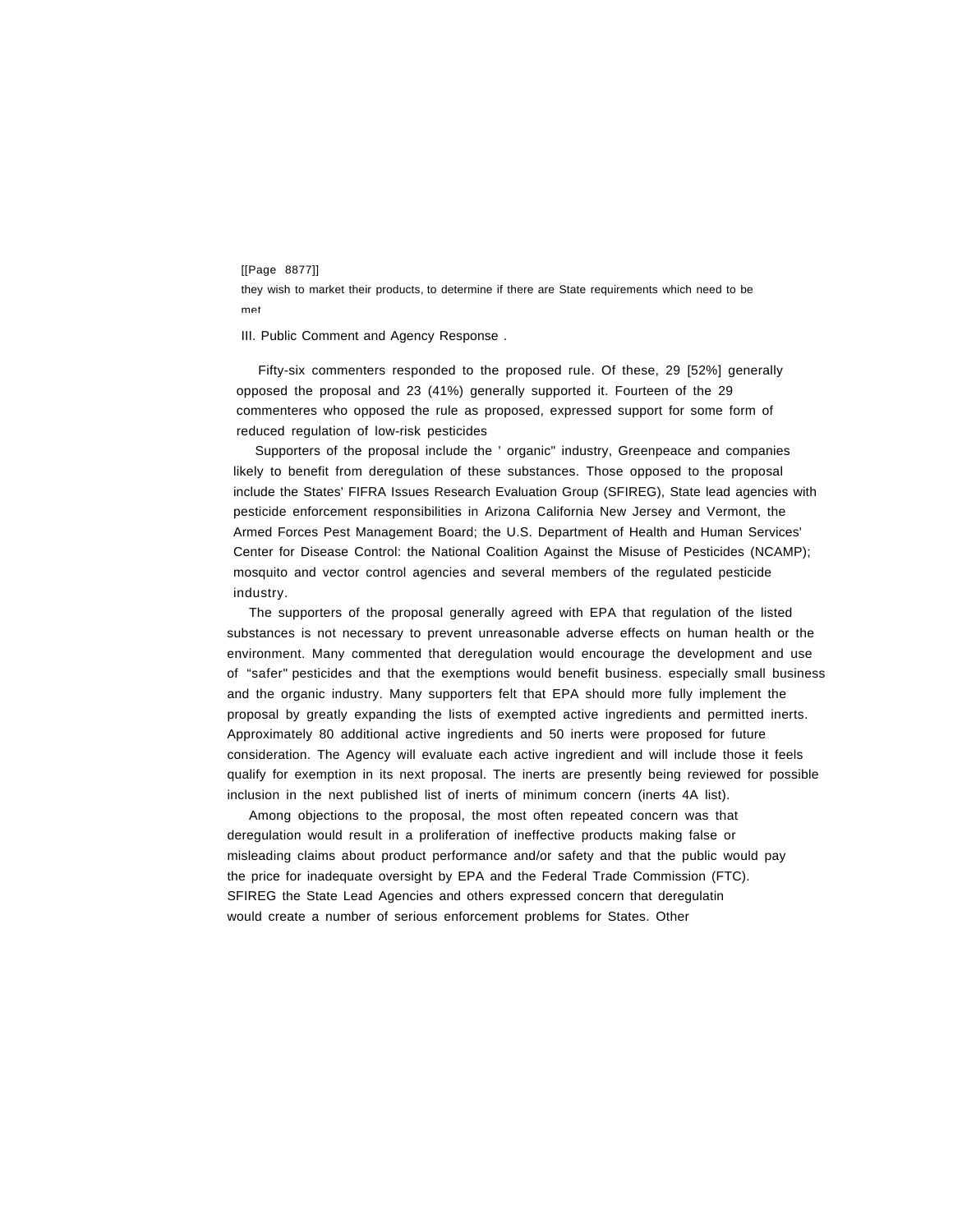significant concerns included the fear that deregulation of arthropod repellents would adversely affect public health that certain substances proposed for exemption or included on the list of permitted inerts were not safe" or could cause adverse effects when used in combination or in ways not anticipated by EPA; that EPA's factors and process for determining which substances to exempt or its process for revoking exemption In the face of reported adverse effects were inadequate; and that deregulation of these substances would give an unfair competitive advantage to manufacturers of exempt pesticide products. Although more than 50 percent of the commenters opposed the proposed exemptions nearly half (14 of 20 of the opponents) expressed support for some farm of reduced regulation of low -risk pesticides.

In response to concerns regarding labeling and enforcement, the Agency has changed the rule to provide specific label requirements as indicated in the following section of this rule If these conditions are not met by products being distributed then the conditions for exemption from regulation have not been met. and the Agency retains authority to bring enforcement action under FIFRA

It is significant to point out that since one condition for exemption is that the product labor cannot make false or misleading claims, it is important for formulators and distributors of unregulated products to ensure that they are not making any unsupported efficacy claims for any pest, particularly for those which may be of a possible public health concern

The final rule clearly and concisely states which conditions manufacturers must meet to obtain exempted status for certain low-risk pesticides. States need only review whether a product meets those conditions to determine exempt status. The Agency is convinced that the deregulation of low risk products is wise. Exempted products should not require significant monitoring and it will not be difficult for States to identify properly exempted products. Those States which do not allow exemption from State registration are free so continue to enforce their State provisions

Many commenters expressed concern that deregulation of some pesticides would give a competitive advantage to manufacturers of deregulated products. EPA's regulatory authority under FIFRA is primarily a licensing authority and every decision has some potential effect on competitors. The Agency does not consider potential impact on competitors to be a valid and sufficient reason to preclude an exemption under FIFRA

While no one submitted compelling evidence that the fisted substances should not be exempted from regulation several people took issue with the way EPA approached exempting pesticides in general and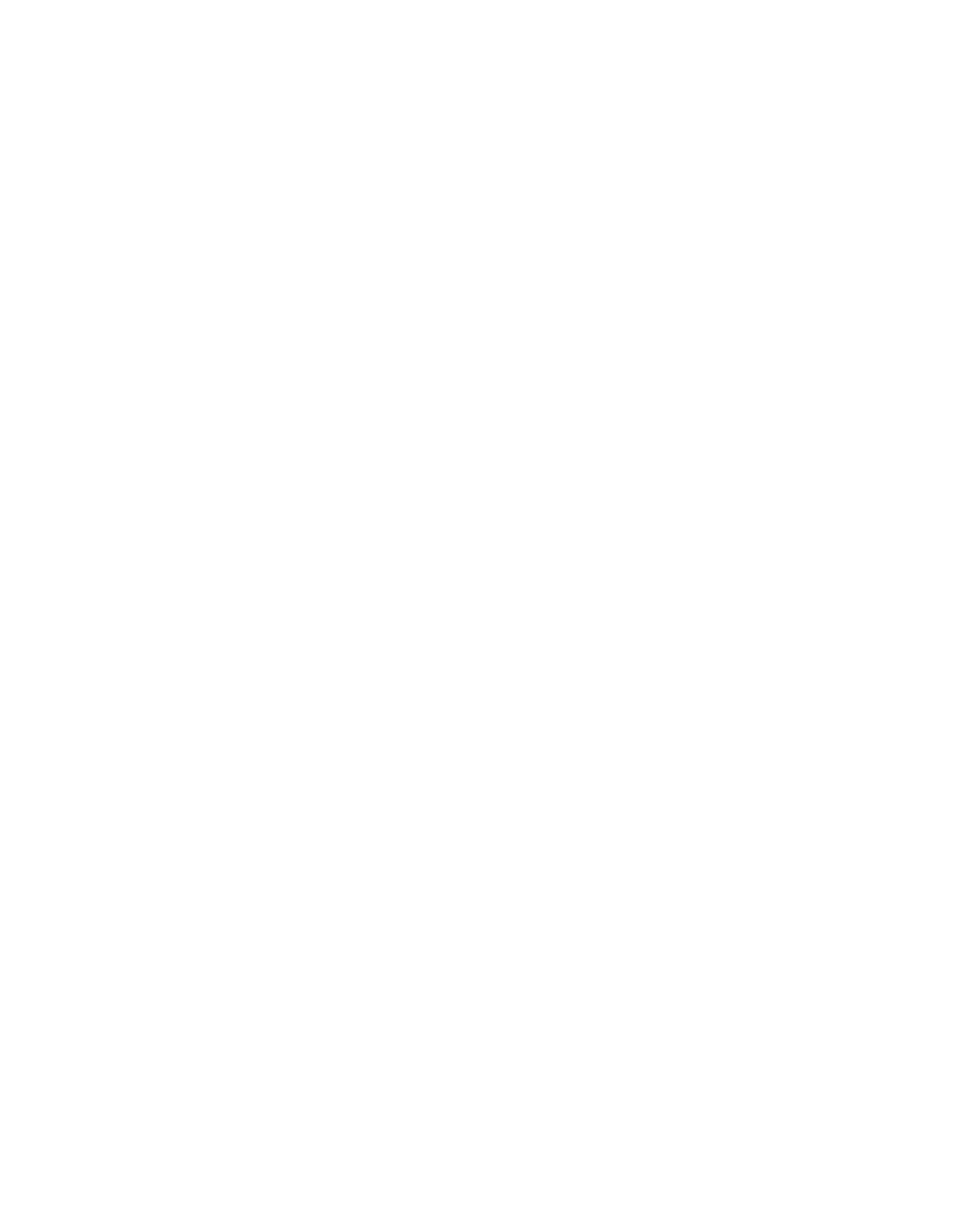expressed concerns about the specific factors the Agency used to arrive at its selections. The Agency agrees that any one factor, taken alone, is insufficient to make a minimum risk determination. Admittedly, many chemicals that are available to the public on a daily basis pose some level of risk, and several higher-risk pesticides were once listed on FDA 's Generally Recognized As Safe (GRAS) list. It is important to stress that these factors were not applied exclusive of one another but rather in conjunction with all of the others. Moreover, the factors themselves are not meant to be absolute criteria and certainly some factors are unsupported for some of the substances. But, taken as a whole, EPA believes that the factors applied to each of the substances indicate that the substances will not pose a risk that warrants regulation under FIFRA. EPA researched each substance prior to proposing it for exemption. A general literature search was performed in addition to an in-house search of the Agency's own data base

In its proposal, the Agency invited the public to add to the list of factors or submit information that might be appropriate to consider

in determining whether a substance should be exempted from FIFRA regulation. No information was submitted by commenters about the proposed pesticides to support their comments Any person may submit evidence that refutes the Agency's conclusions that any exempted pesticide should no longer be exempted because of newly uncovered risk. EPA will consider such information in determining whether the exemption should be continued.

Commenters indicated that EPA should adopt a position similar to FDA 's that allows cosmetics manufacturers to use the generic term

fragrance on their labels. The requirement to list all ingredients on the exempted product label presents problems. since fragrances are often purchased from independent vendors and their formulations are proprietary Frangrances can be skin sensitizers or have other adverse effects, particularly at higher concentrations, The Agency's evaluation of fragrances is concentration dependent; that is, it Is based upon the amount of fragrance that will be used in

[[Page 8878]] a given formulation. What is acceptable at 0.1% concentration, may not be acceptable at 2%. In deregulating the Agency would not be able to regulate the concentration of these fragrances in a formulation. The Agency understands the proprietary nature of many fragrance formulations, and we have evaluated ways of including fragrances on inerts list 4A. The Agency had found no workable solutions for this issue. The rule has not been changed

All public comments and more detailed responses to specific issues,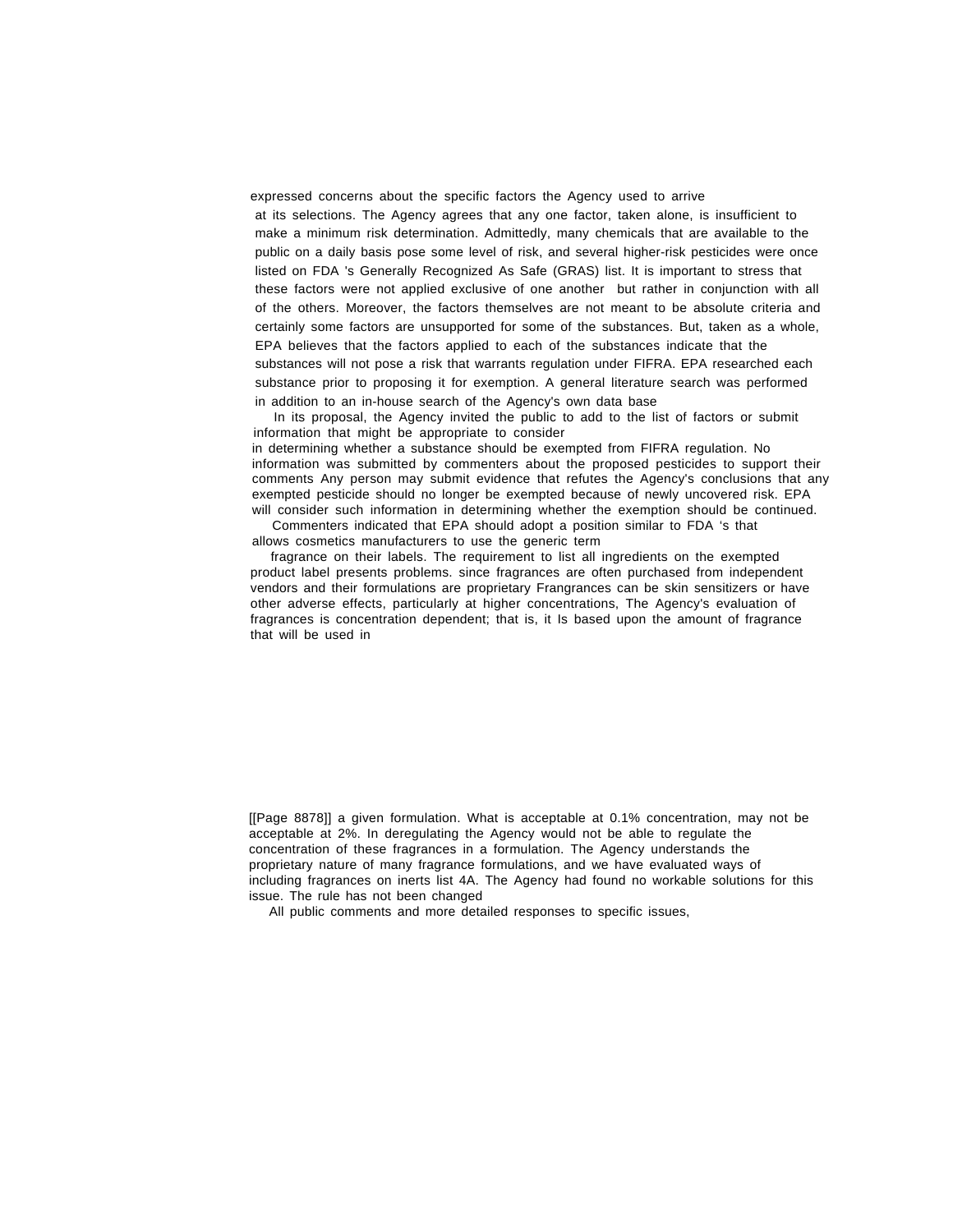are available in the public docket

#### IV. Revisions Made to the' Rule in Response to Comments

The Agency has made the following changes from the proposed rule in responce to the comments it received.

1. The ingredients cinnamon, citronella, garlic, and sesame have been revised to include their oils.

2. The requirement that the product label must indicate the percentage (by weight) of active ingredient(s) contained in the product has been added.

3 The requirement ''The substance or product must not bear claims either to control or mitigate microorganisms that pose a threat to human health or carriers of such microorganisms", has been amended to read, ' 'The substance or product must not bear claims either to control or mitigate microorganisms that pose a threat to human health, including, but not limited to disease transmitting bacteria or viruses, or claims to control insects or rodents carrying specific diseases, including, but not limited to ticks that carry Lyme disease.'

4. The requirement that products must not include any false and misleading labeling statements, including those fisted in 40 CFR 156.10(a)(5)(i) - (viii) has been added

### V. Public Docket

EPA has established a public docket for this rulemaking (opp-300350 and 300350A). All comments received in response to the proposed and final rule are available in the public docket. A public version of this record, including printed, paper versions of electronic comments, which does not include any information claimed as CBI, is available for inspection from 8 a.m. to 4 p.m, Monday through Friday, excluding legal holidays. The public record is located in Room 1132 of the Public Response and Program Resources Branch, Field Operations Division (7506C) Office of Pesticide Programs' Environmental Protection Agency Crystal Mall #2 1921 Jefferson Davis Highway, Arlington, VA. Please address all written inquiries to the Public Response Section, Field Operations Division (7506C), Office of Pesticide Programs, Environmental Protection Agency, 401 M St, SW., Washington, DC 20460.

#### Yl. Regulatory Assessment

A. Executive Order 12866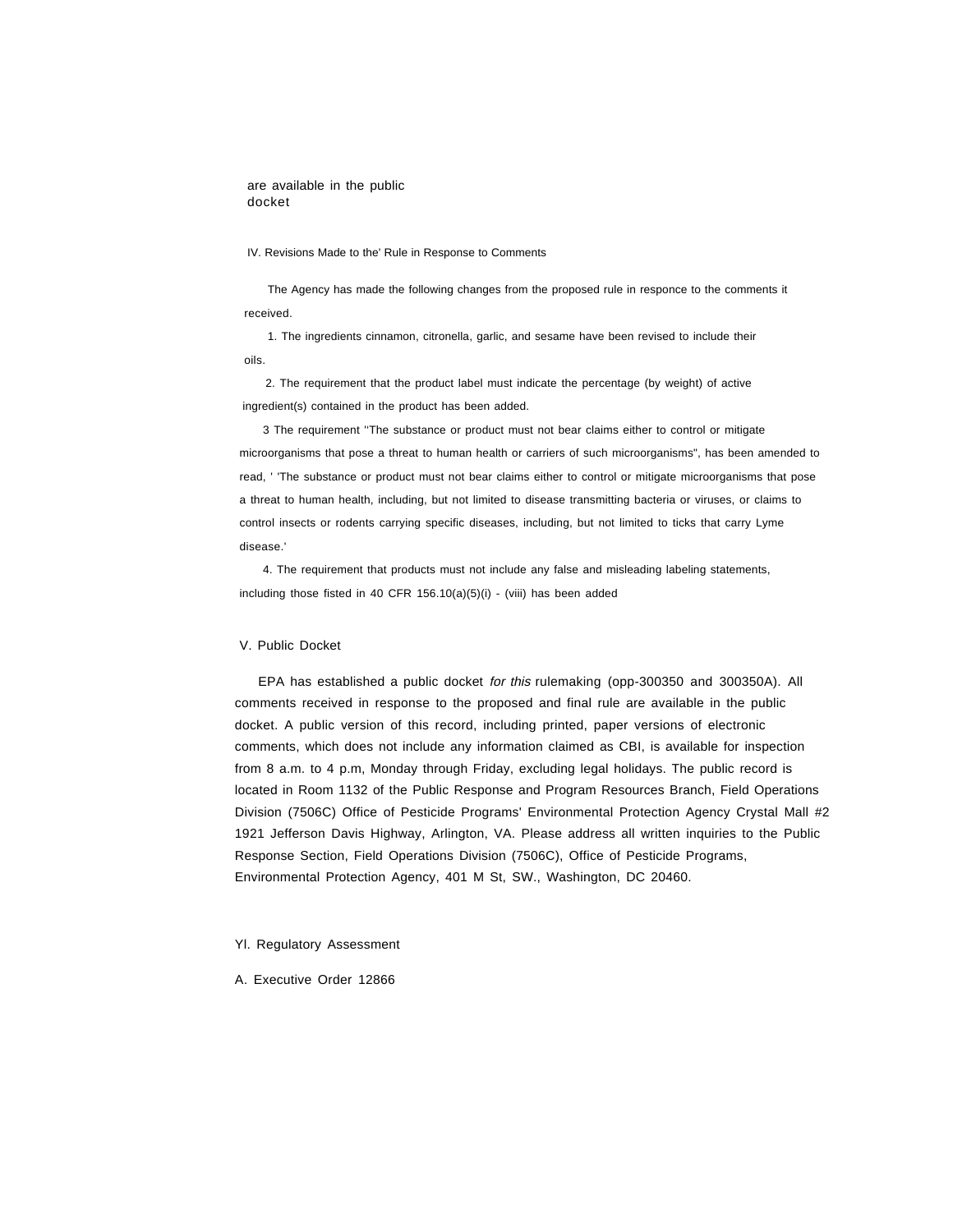Under Executive Order 12866 (58 FR 57735, Oct. 4, 1993) it has been determined that this rule is not "significant" and is therefore not subject to review by the Office of Management and Budget

## B. Regulatory Flexibility Act

This rule has been revenged under the Regulatory Flexibility Act Of 1980 (Pub.L. 96 354; 94 Stat. 1164, 5 U.S.C. 601 et seq.). EPA has determined that this rule will have a positive economic impact on a substantial number of small businesses which will no longer be subject to FIFRA regulation, thereby reducing their costs and regulatory burdens.

Accordingly, I certify that this rule does not require a separate regulatory flexibility analysis under the Regulatory Flexibility Act.

## C. Paperwork Reduction Act

This rule contains no information collection requirements Therefore, the Paperwork Reduction Act is not applicable

### D. SAP, USDA and Congressional Review

In accordance with FIFRA section 25, the FIFRA Scientific Advisory Panel (SAP) has waived review of this rule. A copy of the rule has been forwarded to the U.S. Department of Agriculture before publication. Copies of the final rub also were forwarded to the Committe of Agriculture of the House of Representatives and the Committee on Agriculture, Nutrition and Forestry of the Senate.

### List of Subjects in 40 CFR Part 152

Environmental protection Administrative practice and procedure. Agricultural commodities Pesticides and pests, Reporting and record keeping requirements

Dated: Febuary 28, 1996

# Carol M. Browner,

# Administrator

Therefore 41) CFR chapter 1, part 152 is amended as follows: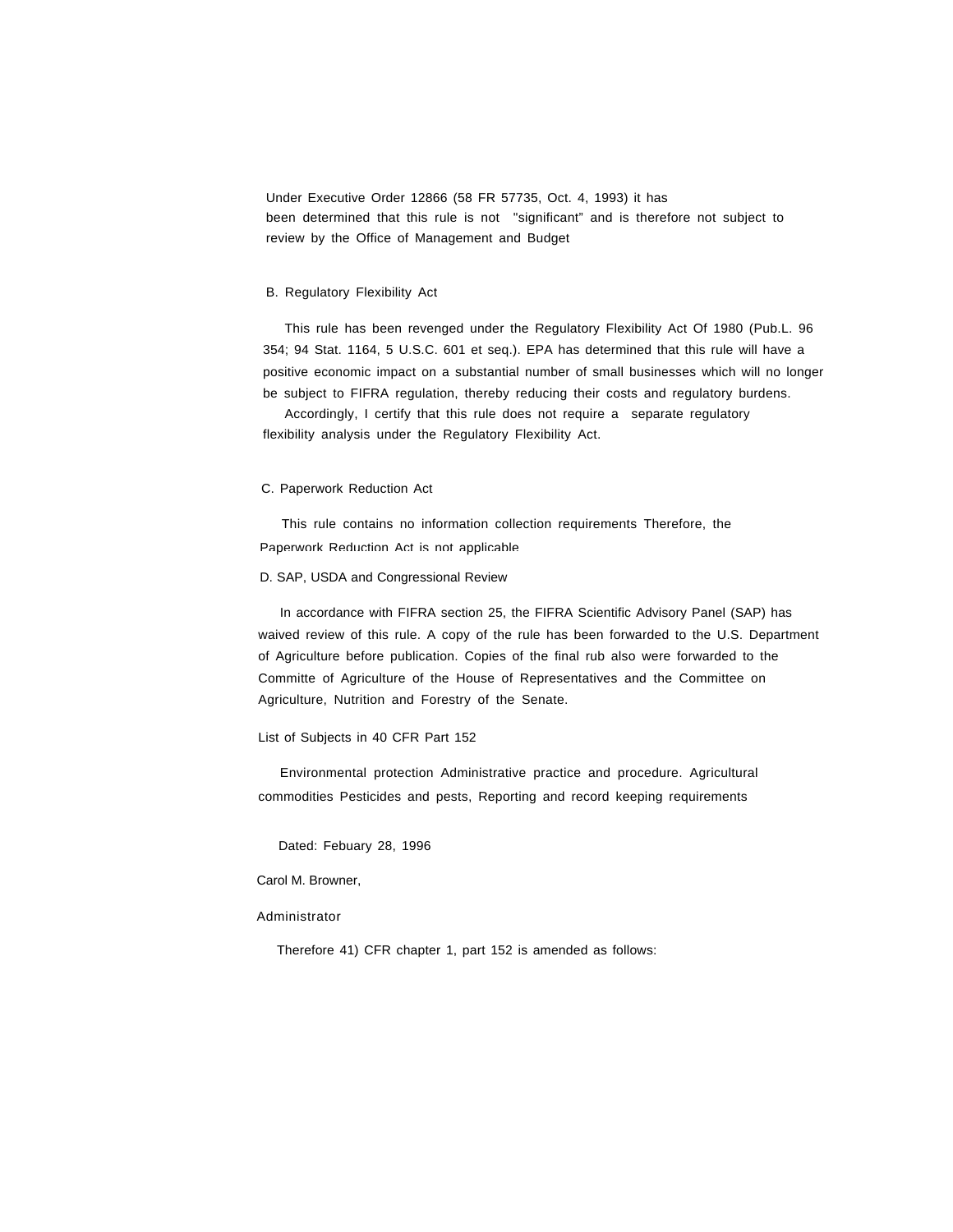# PART 152 [AMENDED]

1. The authority citation for part 152 continues to read as follows: Authority: 7 U.S.C. 136-136y.

2. In Sec. 152.25 by adding a new paragraph (g) to road as

Sec. 152 25 Exemptions for pesticides of a character not requiring FIFRA regulation

(g) Minimum risk pesticides-- (1) Exempted products. Products containing the following active ingredients are exempt from the requirements of FIFRA, alone or in combination with other substances listed in this paragraph provided that all of the criteria of this section are met. Castor oil (U.S.P. or equivalent)

Cedar oil Cinnamon and cinnamon oil Citric acid Citronella and Citronella oil Cloves and clove oil Corn gluten meal Cottonseed oil Dried Blood Eugenol Garlic and garlic oil Geraniol Geranium oil Lauryl sulfate Lemongrass oil Linseed nil Malic acid Mint and mint oil Peppermint and peppermint 2-Phenethyl propionate (2- phenylethyl propionate)